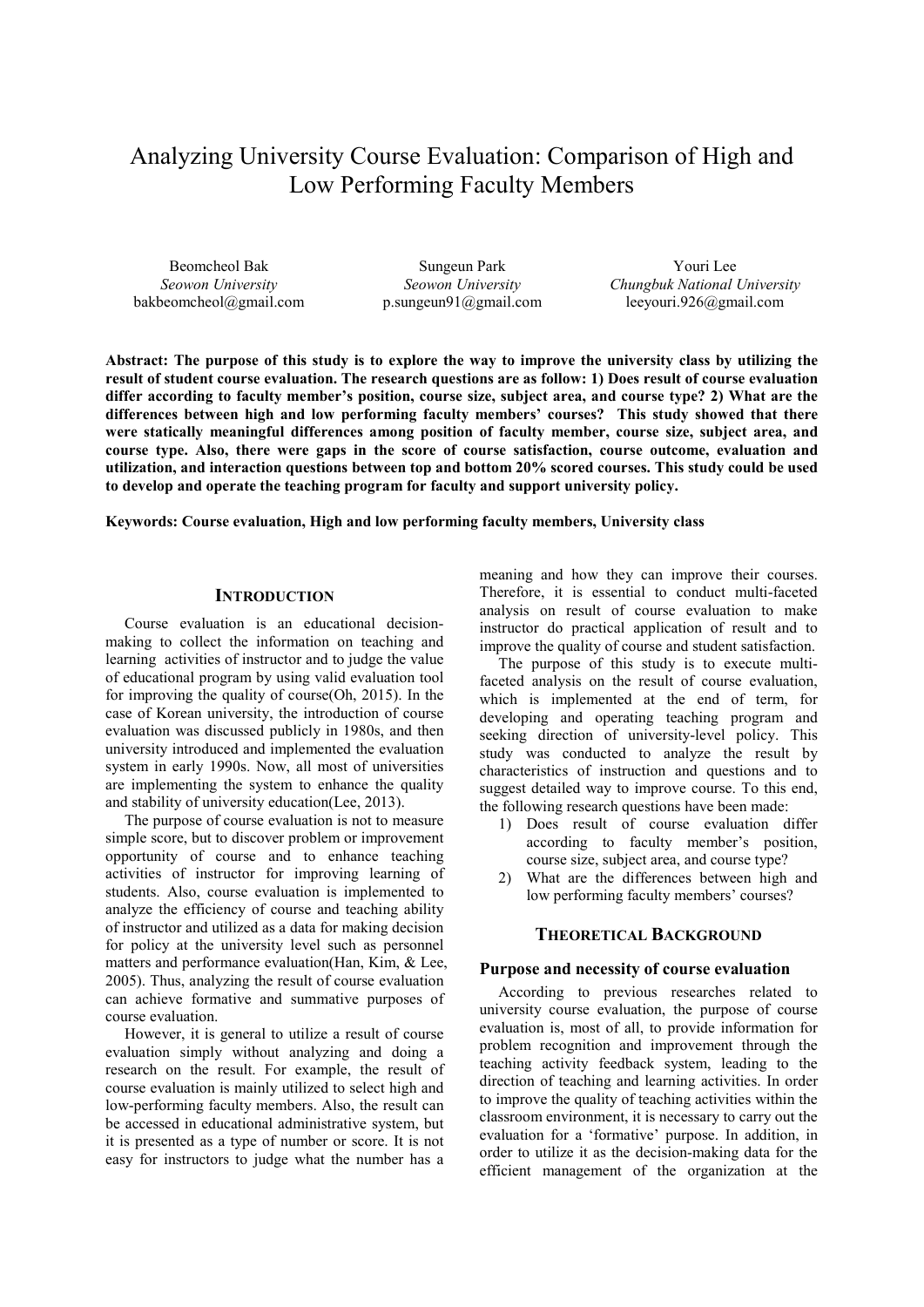organizational level of the university, the course evaluation is carried out on 'summative' purpose.

 The university has a positive effect on the improvement of the course by making use of the course evaluation and changing the teaching behavior(Ha, 2017; Ha & Jung, 2013). Additionally, the evaluation system can provide a pathway for students to participate in educational activities(Lee & Min, 2013), which are expected to be easy to achieve the formative purpose of evaluation.

 However, according to a survey by Han, Kim, & Lee(2005), nearly 100 universities(93%) were conducting course evaluation online (Baek & Shin, 2008). Also, most of the students responded to the degree of satisfaction with the specific statements of the course evaluation questionnaire on the basis of the Likert scale(Kwon, 2008). Moreover, the present course evaluation tool does not achieve the formative purpose of course evaluation due to the compulsory course evaluation method and the students' unfaithful response although consisting of several questions by areas in order to measure various areas of the course(Ha & Jung, 2014). In this way, there is a research result that recognizes limitations due to limited information transmission in course evaluation, and concrete information related to improvement of courses is obtained through narrative type item(Ha & Jung, 2014). It was suggested that the answers to the descriptive questions would be a good way to achieve the formative purpose of course evaluation.

 Providing quality course is one of the main functions of the university, and the quality of the teaching is one factor that can judge the efficiency of the school organization. Also, it is necessary to do the course evaluation for the managerial level of the organization beyond the pedagogical dimension (Ryu  $&$  Lee, 2002). This is the basis for conducting course evaluation for summative purpose, and evaluating the value, effectiveness, and efficiency of the education program is used as the information on decision making about whether the program is sustainable, promotion of professor, reappointment, retirement guarantee (Baek & Shin, 2008).

 In order to improve the quality of university education, course evaluation is required to develop more professional and educational items for course evaluation items to ensure efficiency and credibility (Lee, 2013). In addition, one of the tendencies in the case of the course evaluation of foreign universities is that the course evaluation is conducted by dividing the purpose of the professor's achievement evaluation and the improvement of the course (Han, Kim & Lee 2005). As Lee & Min(2013) have said, the evaluations of formative purpose and of summative purpose clearly differ in terms of utilization of results, and it is desirable to clearly define an intention to evaluate how to use the results of the evaluation, and then decide on the method of evaluation based on the intention.

#### **Factors affecting the course evaluation**

The course evaluation is produced by a combination of various factors, and the factors affecting the course evaluation are derived from prior study analysis. It is common to divide the factors into three areas: professor-related area, student-related area, and class-related area. Yang, Kim, Kim, & Park(2011) presented four areas : professors(personal characteristics such as attitudes, positions, gender, major, academic achievements, etc.), students(attitudes and background characteristics of motivation, class participation, grade, gender, major, etc.), subjects(contents level, subject area, department opening year, etc.), environment(size of course, seating, classroom size, teaching tools, etc.). The two systems differ in that they have separated class related area into subjects and environmental.

 The following table summarizes the factors affecting the course evaluation results in the prior study.

| Variable |               | Researcher                   |  |  |
|----------|---------------|------------------------------|--|--|
|          |               | Gage(1961)                   |  |  |
|          |               | Heo(1999)                    |  |  |
|          |               | Lee(1999)                    |  |  |
|          | age/grade     | Ting(2000)                   |  |  |
|          |               | Han(2001)                    |  |  |
|          |               | Yang(2014)                   |  |  |
|          |               | Park(2018)                   |  |  |
|          |               | Costin, Greenough &          |  |  |
|          |               | Menges(1971)                 |  |  |
|          | credit/score  | Brown(1976)                  |  |  |
|          |               | Han(2001)                    |  |  |
|          |               | Yang(2014)                   |  |  |
|          |               | Park(2018)                   |  |  |
|          | attendance    |                              |  |  |
|          | rate          | Lee(1999)<br>Ryu & Lee(2002) |  |  |
|          | rate of       |                              |  |  |
| Studen   | participation | Yang(2014)                   |  |  |
| $t-$     | in evaluation |                              |  |  |
| related  |               | Bennett(1982)                |  |  |
|          | gender        | Basow & Silberg(1987)        |  |  |
|          |               | Lee(1999)                    |  |  |
|          |               | Han(2001)                    |  |  |
|          |               | Yang(2014)                   |  |  |
|          |               | Park(2018)                   |  |  |
|          |               | Lee(1999)                    |  |  |
|          | department/   | Han(2001)                    |  |  |
|          | major         | Choi & Kim(2013)             |  |  |
|          | (college)     | Yang(2014)                   |  |  |
|          |               | Park(2018)                   |  |  |
|          | volunteerism  |                              |  |  |
|          | for the       | Lee(2005)                    |  |  |
|          | course        |                              |  |  |
|          | evaluation    |                              |  |  |
|          | The diversity | Stewart(1995)                |  |  |
|          | of students   | Ting(2000)                   |  |  |

Table 1. Influencing factors of the course evaluation results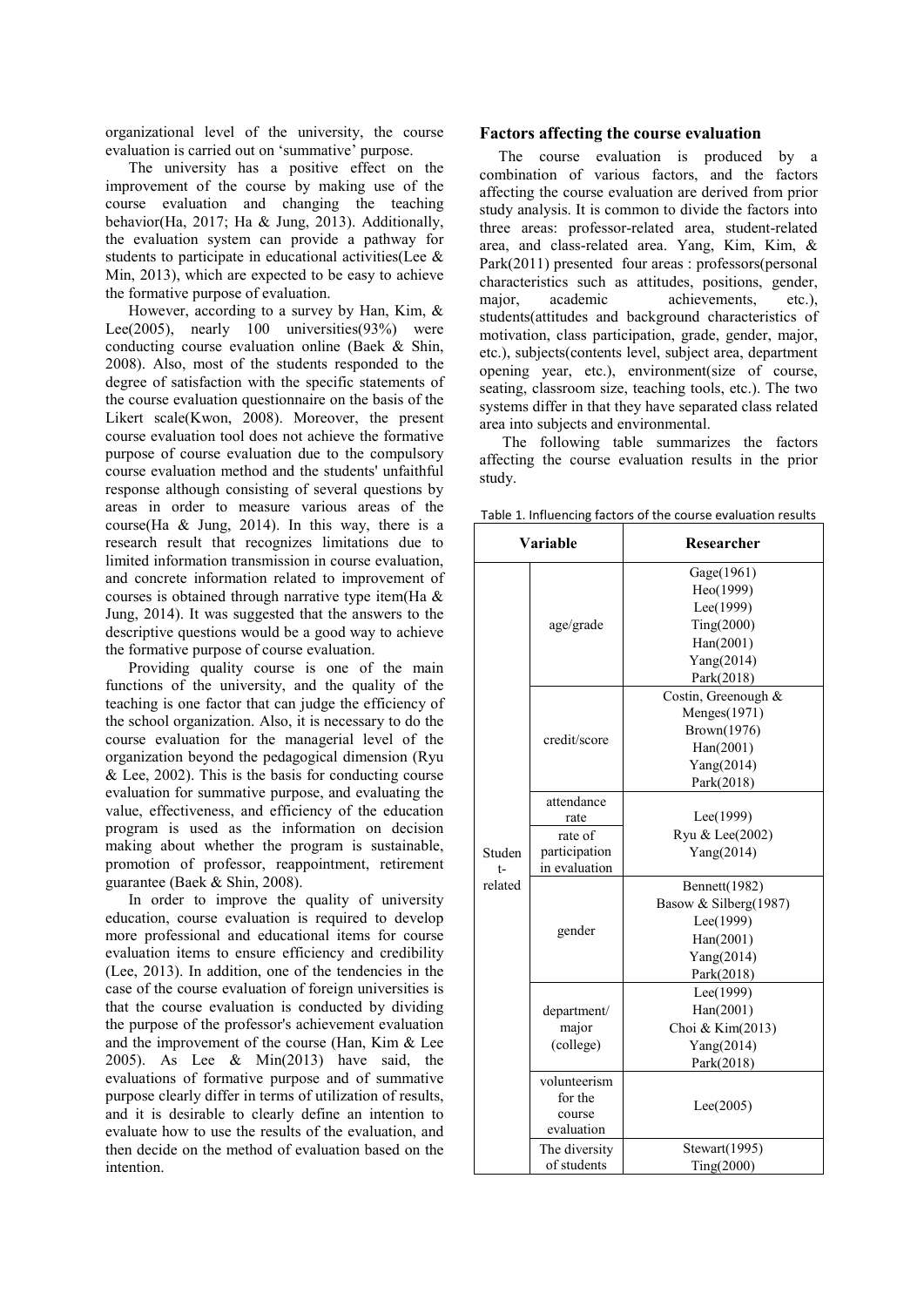| <b>Variable</b> |                | Researcher                     |  |  |
|-----------------|----------------|--------------------------------|--|--|
|                 | an insincere   | Choi & Kim(2013)               |  |  |
|                 | response       | Yang(2014)                     |  |  |
|                 | military       | Ryu & Lee(2002)                |  |  |
|                 | writing status | Yang(2014)                     |  |  |
|                 |                | Elmore & LaPointe(1974)        |  |  |
|                 | gender         | LaPointe(1974)                 |  |  |
|                 |                | Marsh, Hau, Chung & Siu(1997)  |  |  |
|                 |                | Han(2001)                      |  |  |
|                 |                | Feldman $(1983)$               |  |  |
|                 | position       | Marsh(1987)                    |  |  |
|                 |                | Lee(1999)                      |  |  |
|                 |                | Han(2001)                      |  |  |
| Profes          | age            | Ting(2000)                     |  |  |
| sor-            |                | Park(2018)                     |  |  |
| related         |                | Feldman(1978)                  |  |  |
|                 |                | Braskamp & Ory(1994)           |  |  |
|                 | major          | Ting(2000)                     |  |  |
|                 |                | Han(2001)                      |  |  |
|                 |                | Park(2018)                     |  |  |
|                 | research       | Salings & Singhal(1970)        |  |  |
|                 | activities     | Alemon i& Yimer(1973)          |  |  |
|                 | volunteer      | Marsh(1984)                    |  |  |
|                 | activity       | Han(2001)                      |  |  |
|                 |                | Aleamoni & Graham(1974)        |  |  |
|                 |                | Elmore & Pohlmann(1978)        |  |  |
|                 |                | Marsh(1984)                    |  |  |
|                 |                | Sheck, Kinichi & Webster(1994) |  |  |
|                 | course         | Akerheim(1995)                 |  |  |
|                 | size(number    |                                |  |  |
|                 | of students)   | Marsh, Hau, Chung & Siu(1997)  |  |  |
|                 |                | Han(2001)                      |  |  |
|                 |                | Yang(2014)                     |  |  |
|                 |                | Park(2018)                     |  |  |
|                 |                | Sheck, Kinichi & Webster(1994) |  |  |
|                 |                | Han(2001)                      |  |  |
| Class-          | course type    | Yang(2014)                     |  |  |
| related         |                | Park(2018)                     |  |  |
|                 |                | Lee(1999)                      |  |  |
|                 |                | Ting(2000)                     |  |  |
|                 |                | Han(2001)                      |  |  |
|                 | subject area   | Cho(2010)                      |  |  |
|                 |                | Yang(2014)                     |  |  |
|                 |                | Park(2018)                     |  |  |
|                 |                | Overall & Kesler(1979)         |  |  |
|                 |                | Marsh(1984)                    |  |  |
|                 | difficulty of  |                                |  |  |
|                 | a course       | Craton & Smith(1986)           |  |  |
|                 |                | Han(2001)                      |  |  |
|                 |                | Yang(2014)                     |  |  |

| Variable                                        | Researcher                              |
|-------------------------------------------------|-----------------------------------------|
| generosity of<br>giving credit                  | Greenwald & Gillmore(1997)<br>Han(2001) |
| attendance<br>importance,<br>test<br>importance | Han(2001)                               |
| task                                            | Marsh(1983)                             |
| importance                                      | Han(2001)                               |
| application<br>of teaching<br>methods           | Lee(1999)<br>Han(2001)                  |
| course<br>activity                              | Lee(1999)                               |

As mentioned in the introduction, this study sought to explore the development, operation, and policy direction at the university level for enhancing the quality of university course. When extracting factors that affect the course evaluation, it was decided that the analysis of the class-related factors should be focused rather than on student-related factors. Therefore, we extracted the class size, education classification, and class type, which were widely treated as a class-related factor in the prior study. In addition, the position of professor was extracted as one of main professor-related factor, which was specifically mentioned in the prior study.

 Han(2001) said the courses need to be distinguished by class characteristics to ensure fairness when comparing the result of course evaluation. In other words, courses in the humanities and natural engineering fields, courses consisting of large-scale and small-scale courses, instructor-led courses and practice should be sorted and evaluated. In class-related factors of this study, prior studies about class type factor mostly treated instructor-led classes and practice classes factors. Course type of cyber lecture was not covered in prior studies. Reflecting a trend of online and mobile courses, this study sorts theory(lecture)-centered, experiment and practice–centered, practical skill-centered, and cyber lecture to identify factors for the types of course that affect the course evaluation.

## **METHODS**

## **Subjects**

This study used 66,787 responses of course evaluation from 2,748 courses which had been targeted as course evaluation of S university in 2017. Table 2 presents the descriptions of course by related variables.

| Table 2. Course profile |                             |         |  |  |
|-------------------------|-----------------------------|---------|--|--|
| Variable                | Number of<br><b>Courses</b> | Percent |  |  |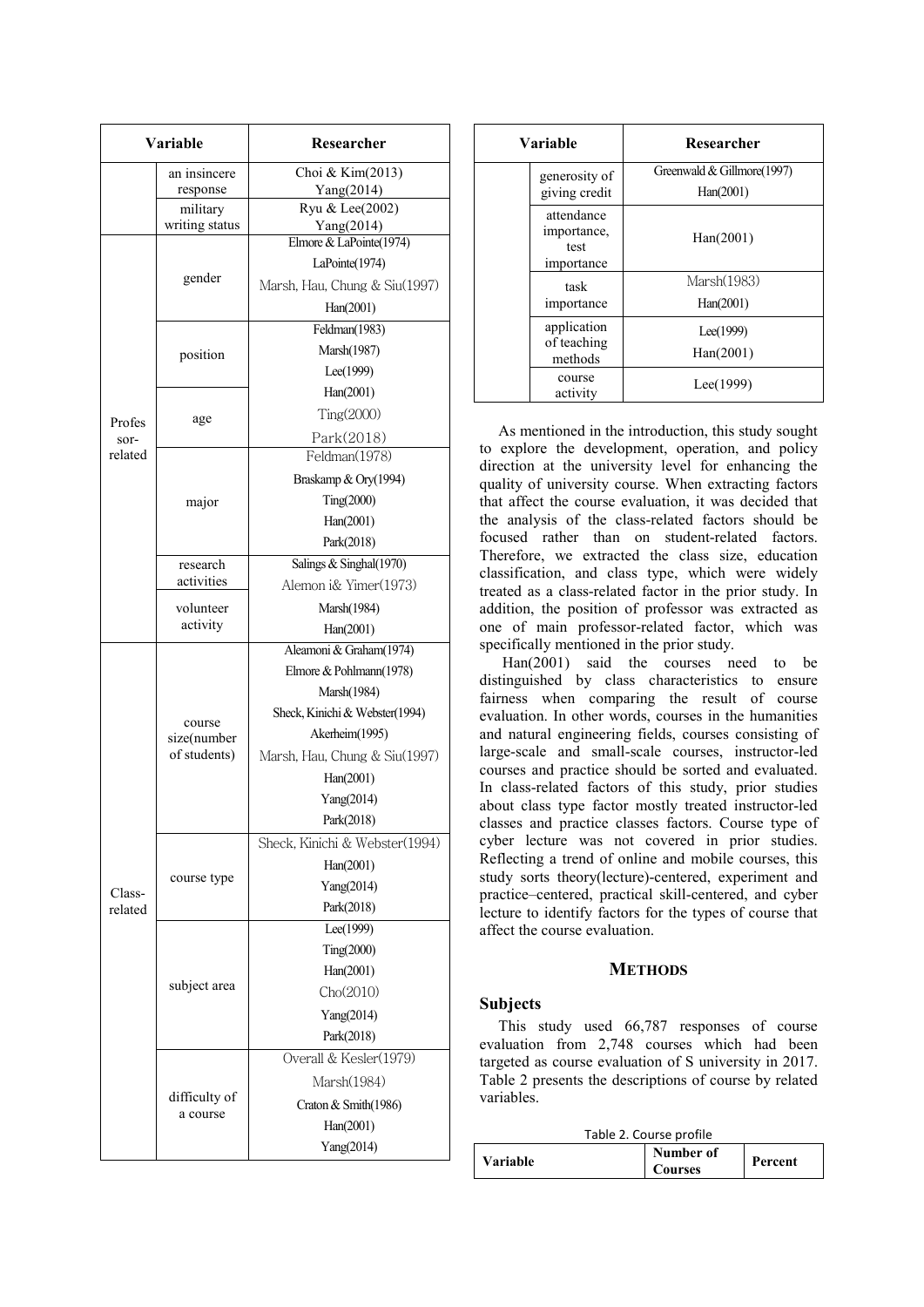| Variable       |                                         | Number of<br><b>Courses</b> | Percent |
|----------------|-----------------------------------------|-----------------------------|---------|
|                | Professor                               | 696                         | 25.3    |
|                | Associate<br>professor                  | 126                         | 4.6     |
| Position       | Assistant<br>professor                  | 1,262                       | 45.9    |
|                | Part-time<br>lecturer                   | 461                         | 16.8    |
|                | Part-time<br>faculty                    | 203                         | 7.4     |
|                | Small                                   | 961                         | 35.3    |
| Course<br>size | Medium                                  | 1,474                       | 53.6    |
|                | Large                                   | 303                         | 11.0    |
|                | General<br>(required)                   | 265                         | 9.6     |
|                | General<br>(elective)                   | 467                         | 17.0    |
| Subject        | Major<br>(required)                     | 168                         | 14.1    |
| area           | Major<br>(elective)                     | 736                         | 53.2    |
|                | Education<br>(required)                 | 20                          | 1.9     |
|                | Education<br>(elective)                 | 57                          | 4.1     |
| Course<br>type | Theory(lectur<br>e)-centered            | 1,919                       | 69.8    |
|                | Experiment<br>and practice-<br>centered | 332                         | 12.1    |
|                | Practical skill-<br>centered            | 438                         | 15.9    |
|                | Cyber lecture                           | 59                          | 2.1     |

## **Instrument**

Course evaluation was measured by using survey items developed from S university in 2015. The survey consisted of 8 objective items regarding 'course system', 'devotion to course', 'course method', 'interaction', 'course material', 'assessment and utilization', 'course satisfaction', and 'course outcome', 2 subjective items regarding students' opinion about strong and weak points of course, and 1 short-answer item regarding students' opinion about competency enhanced during the course. In this study, the objective items with 5-point Likert scale were analyzed. The Cronbach's alpha coefficient of this instrument was .980.

## **Data collection and analysis**

The survey of course evaluation was conducted at the end of term. Data were collected thorough educational administration system of S university. For the research questions, the statistical analysis program SPSS Statistic 23 was used to calculate descriptive statistics and conduct one-way ANOVA in attempts to understand the relationship between the score of course evaluation and course-related variables. In order to check variance homogeneity, Levene test was performed and it was seen that variances are not homogeneous in all variables. Therefore, Games-Howell test was performed as a post hoc test. Also, to compare high and low performing faculty members, top and bottom 20% scored courses were subdivided as it is general to identify low performing faculty members through specific standard utilizing bottom 20% of the score.

#### **RESULTS**

#### **Descriptive analysis**

As shown in Table 3, mean of overall course evaluation was .426 (SD=.855). Mean of course system was 4.27 (SD=.889), mean of devotion to course was 4.33(SD=.855), mean of course method was 4.28(SD=.886), mean of interaction was 4.25 (SD=.923), mean of course materials was 4.28 (SD=.894), mean of assessment and utilization was 4.24(SD=.930), mean of course satisfaction was 4.20 (SD=.982), and mean of course outcome was 4.24  $(SD=0.934)$ .

|                            | Mean | <b>SD</b> |
|----------------------------|------|-----------|
| Course system              | 4.27 | .889      |
| Devotion to course         | 4.33 | .855      |
| Course method              | 4.28 | .886      |
| Interaction                | 4.25 | .923      |
| Course materials           | 4.28 | .894      |
| Assessment and utilization | 4.24 | .930      |
| Course satisfaction        | 4.20 | .982      |
| Course outcome             | 4.24 | .934      |
| Overall                    | 4.26 | .855      |

Table 3. Means and standard deviation

# **Differences in course evaluation by related varialbes**

## **Differences in course evaluation by faculty member's position**

There were significant differences among the faculty member's positions in regards to the result of course evaluation (F=85.811, p<.001). Post-hoc test(Games-Howell) showed that associate professor had higher scores in the evaluation than other positions, and assistant professor, part-time lecturer and faculty got higher result than professor.

Table 4. ANOVA result according to position

| <b>Position</b>               | М    | SD   | F    |        | Post hoc<br>test     |
|-------------------------------|------|------|------|--------|----------------------|
| Professor<br>$(a, n=20, 278)$ | 4.21 | .888 | 85.8 |        | b>c,d,e>a<br>(Games- |
| Associate<br>professor        | 4.48 | .717 | 11   | < 0.01 | Howell)              |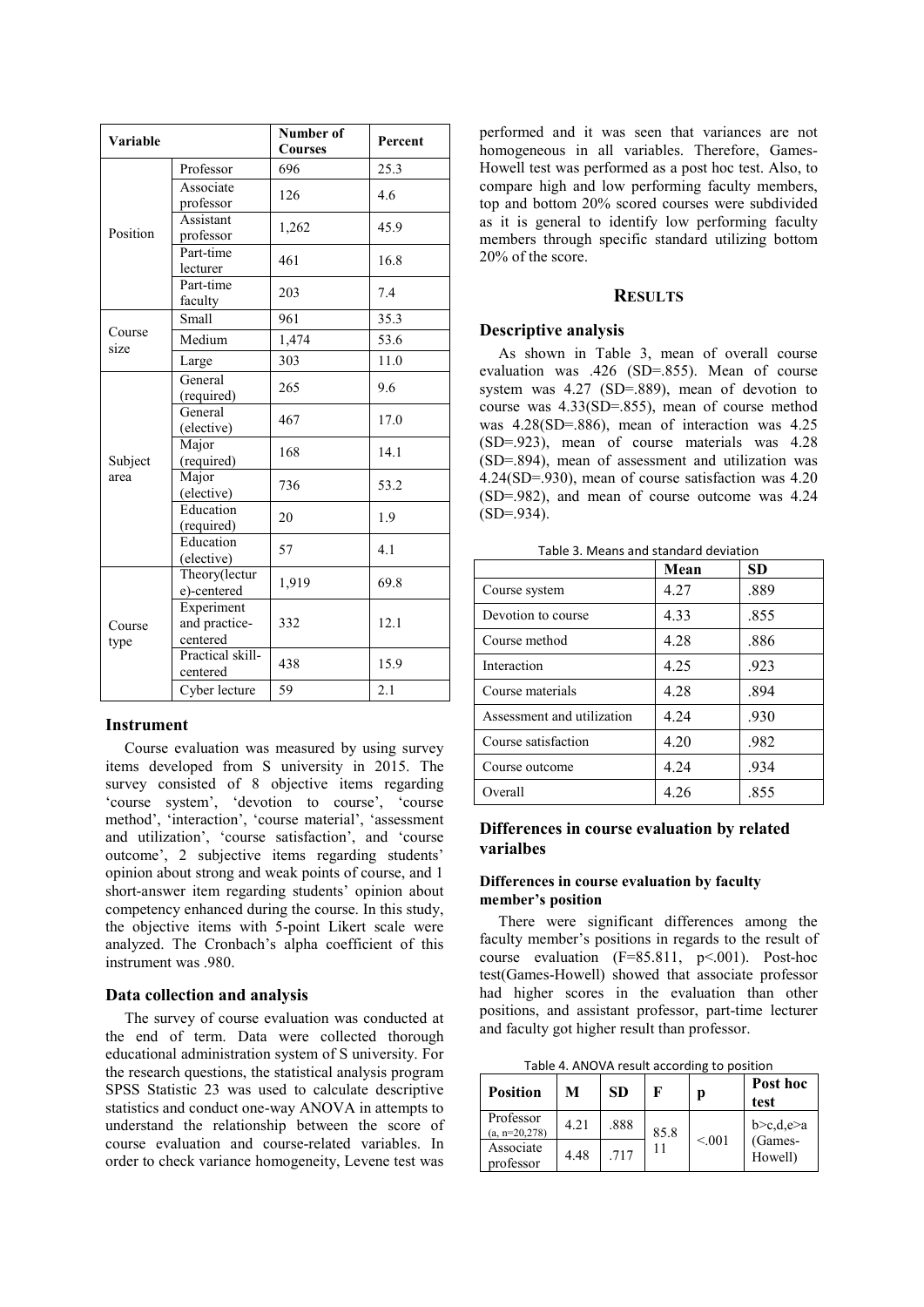| <b>Position</b>                           | М    | <b>SD</b> | F | р | Post hoc<br>test |
|-------------------------------------------|------|-----------|---|---|------------------|
| $(b, n=2,715)$                            |      |           |   |   |                  |
| Assistant<br>professor<br>$(c, n=30,270)$ | 4.28 | .835      |   |   |                  |
| Part-time<br>lecturer<br>$(d, n=9, 347)$  | 4.27 | .869      |   |   |                  |
| Part-time<br>faculty<br>$(e, n=3,870)$    | 4.25 | .856      |   |   |                  |

#### **Differences in course evaluation by course size**

There were significant differences among course size in regards to the result of course evaluation  $(F=411.598, p<.001)$ . Post-hoc test(Games-Howell) showed that faculty members who did small-sized course had higher scores in the evaluation than the members who did medium-sized one, and the members who did medium-sized course got higher result than the members who did large-sized one.

 $Table 5. \text{AMOMA result according to course size}$ 

| Table 5. AINO VATESURE according to course size |      |           |             |        |                  |  |
|-------------------------------------------------|------|-----------|-------------|--------|------------------|--|
| Course<br>size                                  | М    | <b>SD</b> | F           | р      | Post hoc<br>test |  |
| Small<br>$(a, n=8.932)$                         | 4.46 | .843      |             |        | a>b>c            |  |
| Medium<br>$(b, n=37, 644)$                      | 4.33 | .878      | 411.<br>598 | < 0.01 | (Games-          |  |
| Large<br>$(c, n=20,210)$                        | 4.15 | .976      |             |        | Howell)          |  |

#### **Differences in course evaluation by subject area**

There were significant differences among the subject areas in regards to the result of course evaluation(F=418.198, p<.001). Post-hoc test(Games-Howell) showed the faculty members who did education(teaching profession) required and elective course had higher scores in the evaluation than the members who did the courses of other areas. The average of major required course is higher than the average of major elective one. In addition, the average of major elective course is higher than the averages of two areas in general education. In the case of general education, the average of general elective course is higher than the average of general required course.

| Table 6. ANOVA result according to subject area |  |  |  |  |  |
|-------------------------------------------------|--|--|--|--|--|
|-------------------------------------------------|--|--|--|--|--|

| <b>Subject</b><br>area                  | М    | <b>SD</b> | F           | р      | Post hoc<br>test           |
|-----------------------------------------|------|-----------|-------------|--------|----------------------------|
| General<br>required<br>$(a, n=5,701)$   | 4.06 | .895      |             |        |                            |
| General<br>elective<br>$(b, n=20, 749)$ | 4.10 | .909      | 418.<br>198 | < 0.01 | e,f>c>d><br>b>a<br>(Games- |
| Major<br>required<br>$(c, n=8, 538)$    | 4.39 | .797      |             |        | Howell)                    |
| Major                                   | 4.35 | .806      |             |        |                            |

| <b>Subject</b><br>area                   | М    | <b>SD</b> | F | р | Post hoc<br>test |
|------------------------------------------|------|-----------|---|---|------------------|
| elective<br>$(d, n=27, 150)$             |      |           |   |   |                  |
| Education<br>required<br>$(e, n=1, 965)$ | 4.56 | .724      |   |   |                  |
| Education<br>elective<br>$(e, n=2,377)$  | 4.53 | .746      |   |   |                  |

#### **Differences in course evaluation by course type**

There were significant differences among course types in regards to the result of course evaluation  $(F=119.492, p<.001)$ . Post-hoc test(Games-Howell) showed that faculty members who did experiment and practice- and practical skill-centered course had higher scores in the evaluation than ones who did theory(lecture)-centered course, and they got higher result than faculty members who did cyber lecture.

|                                                               |      |           |             | $\frac{1}{2}$ and $\frac{1}{2}$ . The contract of the contract $\frac{1}{2}$ and $\frac{1}{2}$ and $\frac{1}{2}$ and $\frac{1}{2}$ and $\frac{1}{2}$ |                               |
|---------------------------------------------------------------|------|-----------|-------------|------------------------------------------------------------------------------------------------------------------------------------------------------|-------------------------------|
| Course<br>type                                                | M    | <b>SD</b> | F           | р                                                                                                                                                    | Post hoc<br>test              |
| Theory(le<br>cture)-<br>centered<br>$(a, n=47, 811)$          | 4.27 | .856      |             |                                                                                                                                                      |                               |
| Experime<br>nt and<br>practice-<br>centered<br>$(b, n=5,299)$ | 4.32 | .814      | 119.<br>492 | < 0.01                                                                                                                                               | $b, c \ge a \ge d$<br>(Games- |
| Practical<br>skill-<br>centered<br>$(c, n=7, 530)$            | 4.32 | .813      |             |                                                                                                                                                      | Howell)                       |
| Cyber<br>lecture<br>$(d, n=5, 840)$                           | 4.06 | .909      |             |                                                                                                                                                      |                               |

Table 7. ANOVA result according to course type

# **Camparison between high and low performing faculty members' course**

It was found that several variables showed bigger gap between the percentages of high and low performing faculty members' course. Associate professor position, small-sized course, Major required and education(teaching profession) area, practical skill-centered course type took more 10 percentage of high performing faculty member's course. By contrast, large-sized course, general education area, cyber lecture type took more 10 percentage of low performing faculty member's course. Professor position took more 5 percentage of the course which got bottom 20 percentage of course evaluation.

Table 8. Characteristics of top and bottom 20% course

| <b>Variable</b> |           |   | Top<br>20% | <b>Bottom</b><br>20% |
|-----------------|-----------|---|------------|----------------------|
| Positi          | Professor | N | 120        | 160                  |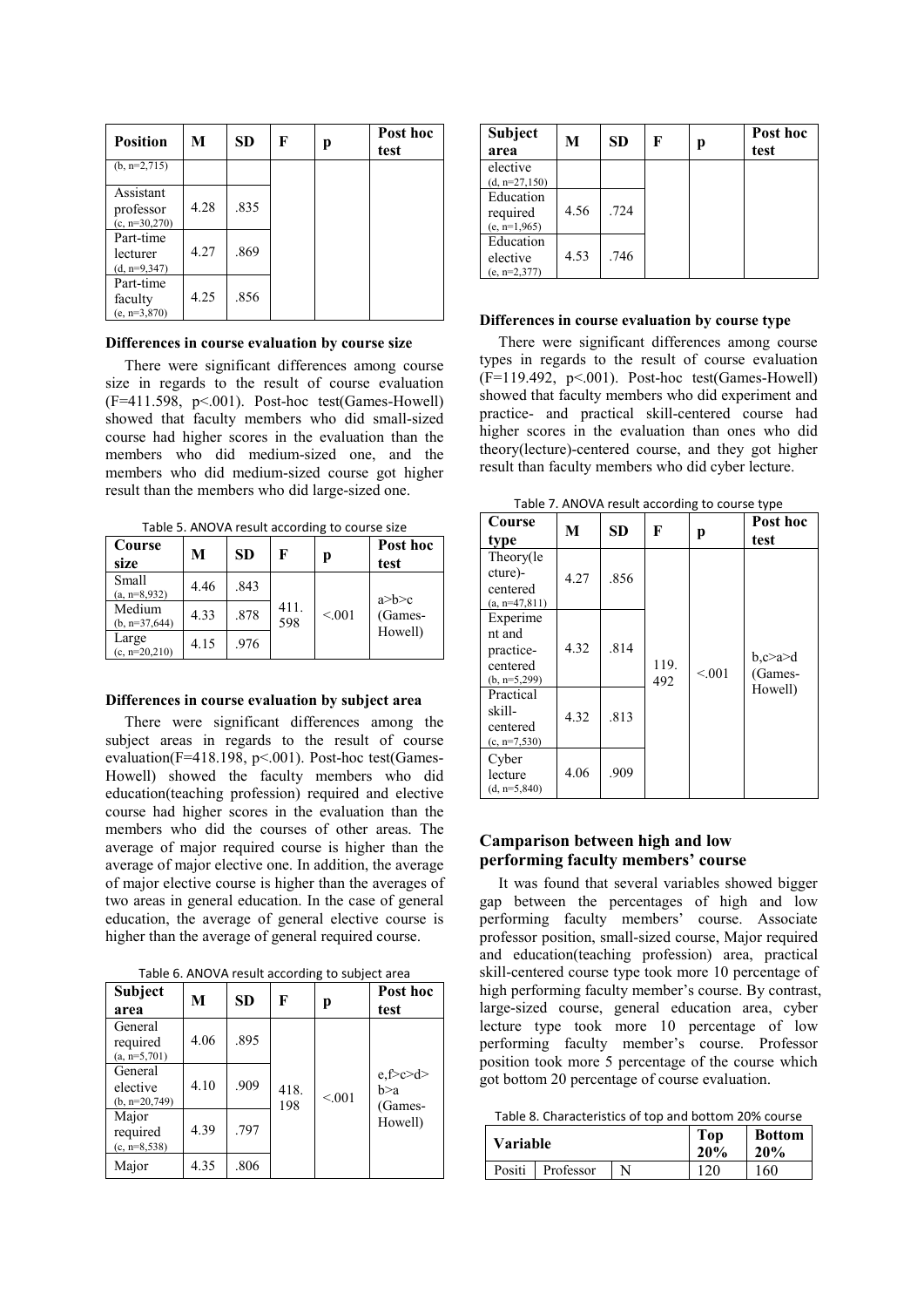|             | Variable                                                                                                 |                        | Top<br>20%      | <b>Bottom</b><br>20% |
|-------------|----------------------------------------------------------------------------------------------------------|------------------------|-----------------|----------------------|
| on          | $(n=695)$                                                                                                | % within<br>position   | 17.2            | 23.0                 |
|             | Associate                                                                                                | N                      | 52              | 6                    |
|             | professor<br>$(n=126)$                                                                                   | $%$ within<br>position | 41.3            | 4.8                  |
|             | Assistant                                                                                                | N                      | 248             | 265                  |
|             | professor<br>$(n=1,262)$                                                                                 | % within<br>position   | 19.7            | 21.0                 |
|             | Part-time                                                                                                | N                      | 106             | 91                   |
|             | lecturer<br>$(n=461)$                                                                                    | % within<br>position   | 23.0            | 19.7                 |
|             | Part-time                                                                                                | N                      | 36              | 35                   |
|             | faculty<br>$(n=203)$                                                                                     | % within<br>position   | 17.7            | 17.2                 |
|             | Small                                                                                                    | N                      | 311             | 171                  |
|             | $(n=971)$                                                                                                | % within<br>size       | 32.0            | 17.6                 |
| Cour        | Medium                                                                                                   | N                      | 237             | 289                  |
| se<br>size  | $(n=1,474)$                                                                                              | $%$ within<br>the size | 16.1            | 19.6                 |
|             | Large                                                                                                    | N                      | $\overline{14}$ | 97                   |
|             | $(n=303)$                                                                                                | % within<br>the size   | 4.6             | 32.0                 |
|             | General<br>required<br>$(n=265)$                                                                         | N                      | 27              | 112                  |
|             |                                                                                                          | % within<br>the area   | 10.2            | 42.3                 |
|             | General<br>elective<br>$(n=467)$                                                                         | N                      | 15              | 149                  |
|             |                                                                                                          | % within<br>the area   | 3.2             | 31.9                 |
|             | Major<br>required<br>$(n=387)$                                                                           | N                      | 104             | 57                   |
| Subj<br>ect |                                                                                                          | % within<br>the area   | 26.9            | 14.7                 |
| area        | Major<br>elective<br>$(n=1,462)$                                                                         | N                      | 356             | 225                  |
|             |                                                                                                          | % within<br>the area   | 24.4            | 15.4                 |
|             | Education<br>required<br>$(n=53)$                                                                        | N                      | 16              | 1                    |
|             |                                                                                                          | $%$ within<br>the area | 30.2            | 1.9                  |
|             | Education<br>elective<br>$(n=114)$                                                                       | N                      | 44              | 13                   |
|             |                                                                                                          | % within<br>the area   | 38.6            | 11.4                 |
|             | Theory-<br>centered<br>$(n=1,919)$                                                                       | N                      | 373             | 406                  |
| Cour<br>se  |                                                                                                          | % within<br>the type   | 19.4            | 21.2                 |
|             | Experime<br>nt and<br>practice-<br>centered<br>$(n=332)$<br>Practical<br>skill-<br>centered<br>$(n=438)$ | N                      | 70              | 63                   |
|             |                                                                                                          | % within<br>the type   | 21.1            | 19.0                 |
| type        |                                                                                                          | N                      | 117             | 66                   |
|             |                                                                                                          | % within<br>the type   | 26.7            | 15.1                 |
|             | Cyber<br>lecture<br>$(n=59)$                                                                             | N                      | 2               | 22                   |
|             |                                                                                                          | % within<br>the type   | 3.4             | 37.3                 |

It was found that gap between average of high and low performing faculty members' course evaluation was 1.01. Compared to overall gap, Course satisfaction(1.13), course outcome(1.07), assessment and utilization(1.04), and interaction(1.03) had a bigger gap between means of top and bottom 20% scored courses.

|                               | <b>Top</b><br>20% | <b>Bottom</b><br>20% | Gap<br>$(a-b)$ |  |
|-------------------------------|-------------------|----------------------|----------------|--|
|                               | M(a)              | M(b)                 |                |  |
| Course system                 | 4.79              | 3.80                 | 0.99           |  |
| Devotion to course            | 4.80              | 3.93                 | 0.87           |  |
| Course method                 | 4.80              | 3.81                 | 0.98           |  |
| Interaction                   | 4.79              | 3.75                 | 1.03           |  |
| Course materials              | 4.79              | 3.80                 | 0.99           |  |
| Assessment and<br>utilization | 4.78              | 3.74                 | 1.04           |  |
| Course satisfaction           | 4.78              | 3.65                 | 1.13           |  |
| Course outcome                | 4.79              | 3.72                 | 1.07           |  |
| Overall                       | 4.79              | 3.78                 | 1.01           |  |

Table 9. Comparison between means of top and low 20%

#### **DISCUSSSION**

This study sought to execute multi-faceted analysis on the score of course evaluation, the key outcome of teaching and learning at the university, and to make a detailed plan for teaching program enhancing the quality of course and for university-leveled policy. This study found that there were meaningful differences among the groups divided by faculty member's position(professor, associate professor, assistant professor, part-time lecturer, part-time faculty), course size(small, medium, large), subject area(general, major, education required & elective), and course type(theory-centered, experiment and practice-centered, practical skill-centered, cyber lecture). (1) Associate professor had the highest score and professor got the lowest score on the course evaluation. Associate professor had higher result than other faculty members' positions, and assistant professor, part-time lecturer and faculty did higher score than professor. (2) Small-sized course had higher score than medium sized one which got higher result than large-sized course. This result is consistent with the study of Yang(2014) that revealed that smallsized course, which the number of students was below 20 or 30, had higher result on course evaluation. (3) Education(teaching profession) required and elective course got higher score than other subject areas' course. Major required course had higher than major elective one which got higher than two areas of general course. In general course, the elective course had higher result on the evaluation than required one. This result is in agreement with the study of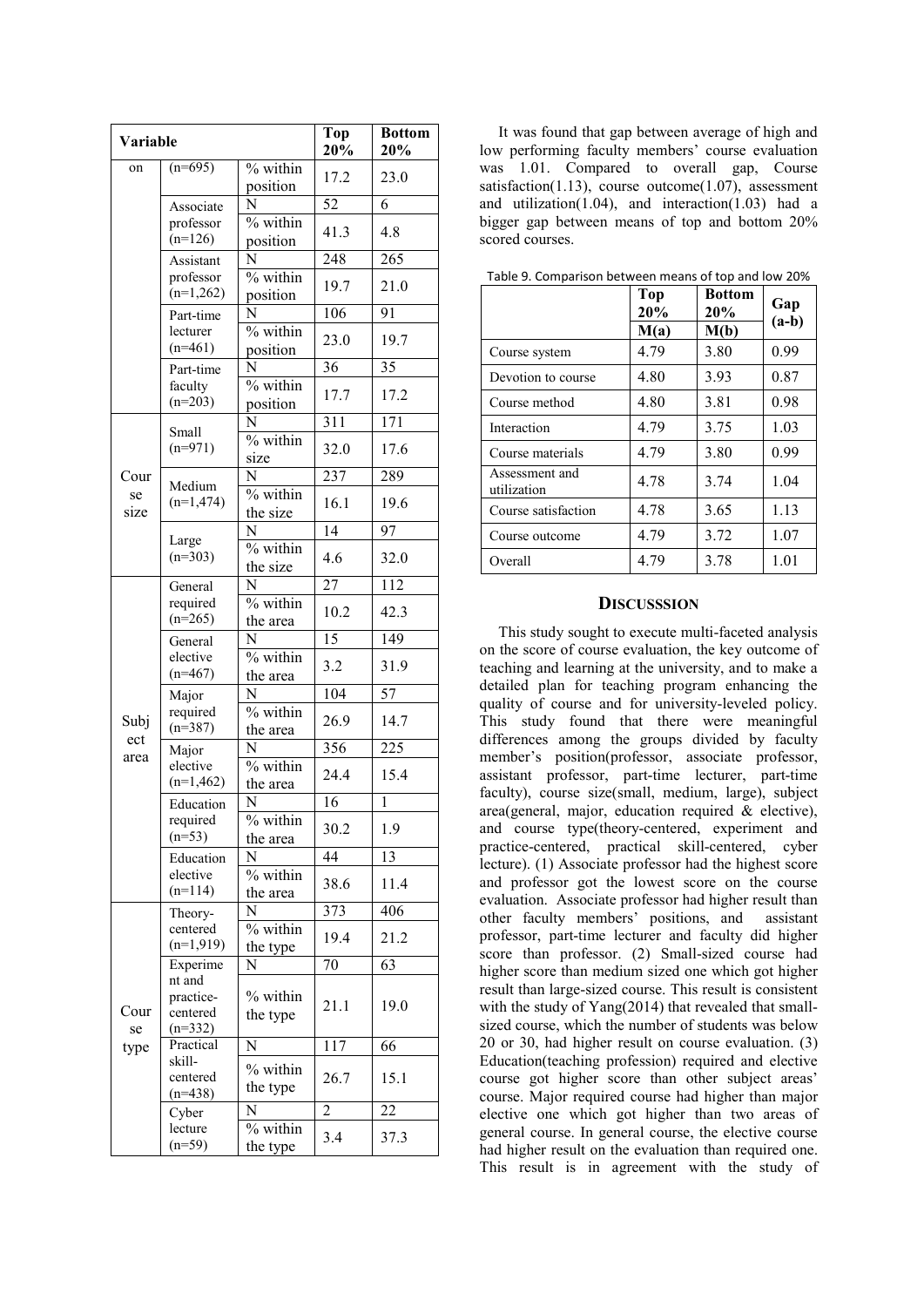Park(2018) which teaching profession course had higher score than major course. (4) Experiment & practice- and practical skill-centered courses got higher score than other types of course, and theory(lecture)-centered course had higher result than cyber lecture. This result does not support previous research(Park, 2018), but it is difficult to make consistent decision on course type's direction which influences the result of course evaluation(Yang, 2014).

This study also found that there were different characteristics and gaps between high and low performing faculty members' courses. High performing faculty members' courses had teaching by associate professor, small size of course, education(teaching profession) subject area, and practical-skill centered course type as main characteristics distinguished from bottom 20% scored courses. Low performing faculty member's courses had teaching by professor, large size of course, general course area, and cyber lecture. Moreover, there were gaps of average points between high and low performing faculty members' course. Course satisfaction, course outcome, assessment and utilization, and interaction showed a bigger gap than average. It is essential to consider these characteristics to support low performing faculty members with the result of previous research(Choi, Kwon, Kim, & Park, 2018) that revealed that it is helpful to consider student's interest in course, course difficulty, faculty member's devotion to students, and interaction to get better result of course evaluation.

This study provides a few implications for developing and operating teaching program and university leveled policy. First of all, customized program for faculty member's teaching should be developed and operated. Teaching programs, such as community of faculty members and workshop, considering their characteristics need to be supported by university policy. Compared to associate and assistant professors as a position, participation of teaching program, one of standards of performance evaluation, is not relatively important to professor, who has a tenure-track. It will be helpful to operate special incentive program based on teaching program for attracting participation of faculty members. Also, special program for faculty members who teach general course should be operated. The program will be university- or professional organization operated one such as Korea National Institute for General Education. Second, cyber lecture(e-learning course) should be improved. Cyber lecture relatively has weak interaction which showed a bigger gap between high and low performing faculty members' courses. All types of interaction, which includes professorstudent, student-student, and student-content, should be considered. For example, it is helpful to do webinar and tutor system(traditional interaction between teacher and student), institutionalization of online discussion among students as one of grading standards, Collaboration for problem-solving, and peer evaluation and monitoring (student-student interaction), and utilizing a variety of multimedia material, connecting students with academic sources and experts(student–content interaction). Third, university policy for better education should be based on characteristics of high performing faculty members' courses. It is necessary to include more experiment and practice- and practical skill-centered course in the curriculum. Also, university needs to consider that the minimum number of students for opening course is below 20 as a policy for increasing the number of small-sized course and enhancing the quality of education offered to students.

#### **REFERENCES**

- Akerhielm, K. (1995). Does class size matter?. *Economics of Education Review, 14*(3), 229-241.
- Aleamoni, L. M., & Graham, M. H. (1974). The relationship between CEQ ratings and instructor's rank, class size, and course level. *Journal of Educational Measurement, 11*(3), 189-202.
- Baek, S., & Shin, H. (2008). Multilevel Analysis of the Effects of Student and Course Characteristics on Student Course Evaluation - Focused on the Undergraduate Liberal Education Program. *Korean Society for Educational Evaluation, 21*(2), 1-24.
- Basow, S. A., & Silberg, N. T. (1987). Student evaluations of college professors: Are female and male professors rated differently?. *Journal of educational psychology*, *79*(3), 308.
- Braskamp, L. A., & Ory, J. C. (1994). Assessing Faculty Work: Enhancing Individual and Institutional Performance. *Jossey-Bass Higher and Adult Education Series*. Jossey-Bass Inc., 350 Sansome Street, San Francisco, CA 94104.
- Choi, B., & Kim, J. (2013). Multilevel Analysis of the Effects of Student and Course Characteristics on Student Evaluations of University Teaching. *The Journal of Yeolin Education, 21*(1), 77-100.
- Choi, K., Kwon, S., Kim, E., & Park, I. (2018). A Study on the Professors' Perception of the Course Evaluation : Focusing on A University. *Journal of Learner-Centered Curriculum and Instruction, 18*(3), 415-437.
- Costin, F., Greenough, W. T., & Menges, R. J. (1971). Student ratings of college teaching: Reliability, validity, and usefulness. *Review of Educational Research, 41*(5), 511-535.
- Elmore, P. B., & LaPointe, K. A. (1974). Effects of teacher sex and student sex on the evaluation of college instructors. *Journal of Educational Psychology, 66*(3), 386.
- Elmore, P. B., & Pohlmann, J. T. (1978). Effect of teacher, student, and class characteristics on the evaluation of college instructors. *Journal of Educational Psychology, 70*(2), 187.
- Greenwald, A. G., & Gillmore, G. M. (1997). Grading leniency is a removable contaminant of student ratings. *American psychologist, 52*(11), 1209.
- Ha, O., & Jung, M. (2014). A Study on the Improvement of a Student Evaluation Tool Through the Analysis of Response of Student Evaluation -Focus on 'D'